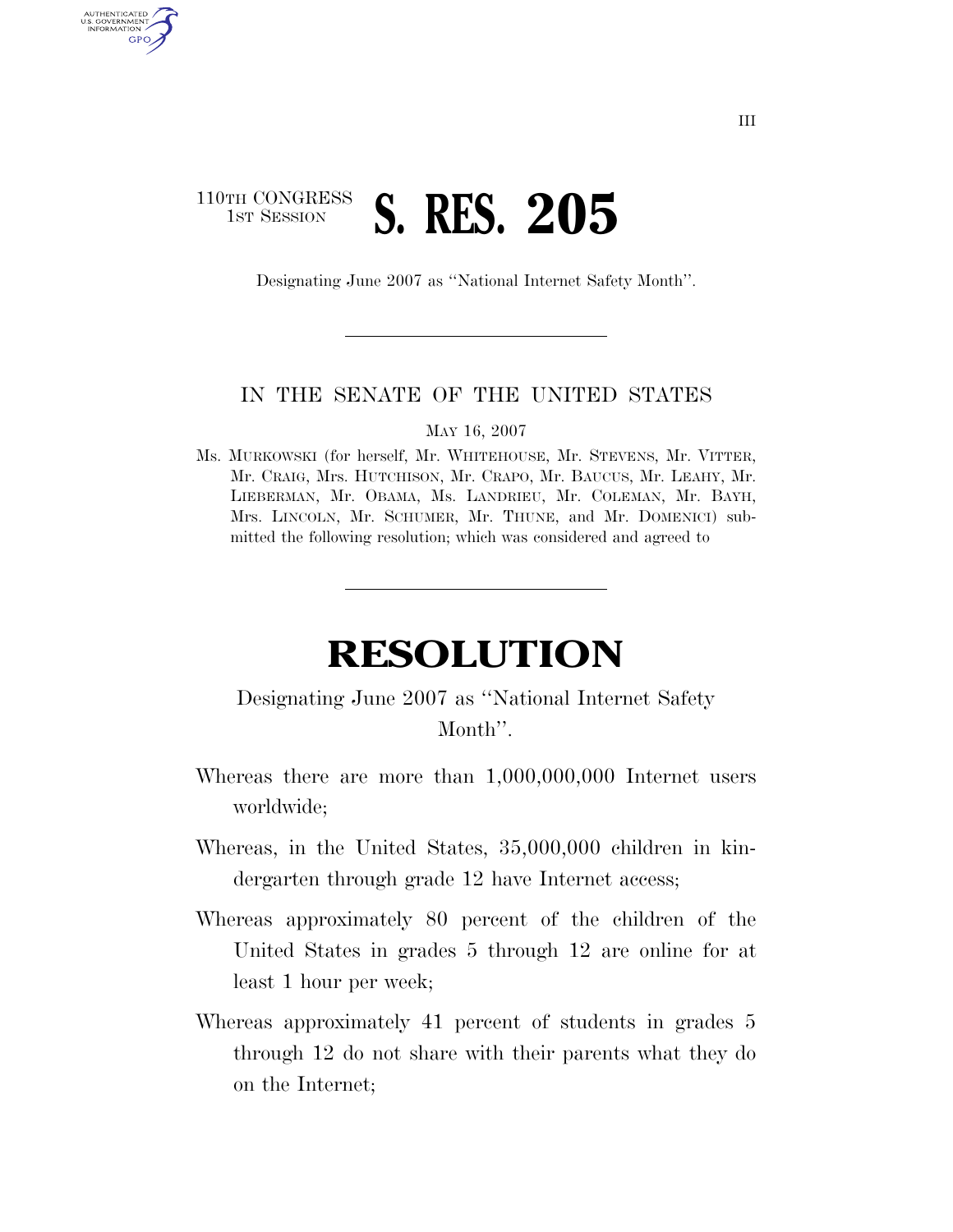- Whereas approximately 24 percent of students in grades 5 through 12 have hidden their online activities from their parents;
- Whereas approximately 31 percent of the students in grades 5 through 12 have the skill to circumvent Internet filter software;
- Whereas 61 percent of the students admit to using the Internet unsafely or inappropriately;
- Whereas 20 percent of middle school and high school students have met face-to-face with someone they first met online;
- Whereas 23 percent of students know someone who has been bullied online;
- Whereas 56 percent of parents feel that online bullying of children is an issue that needs to be addressed;
- Whereas 47 percent of parents feel that their ability to monitor and shelter their children from inappropriate material on the Internet is limited; and
- Whereas 61 percent of parents want to be more personally involved with Internet safety: Now, therefore, be it
- 1 *Resolved,* That the Senate—
- 2 (1) designates June 2007 as ''National Internet 3 Safety Month'';
- 4 (2) recognizes that National Internet Safety 5 Month provides the citizens of the United States 6 with an opportunity to learn more about—
- 7 (A) the dangers of the Internet; and